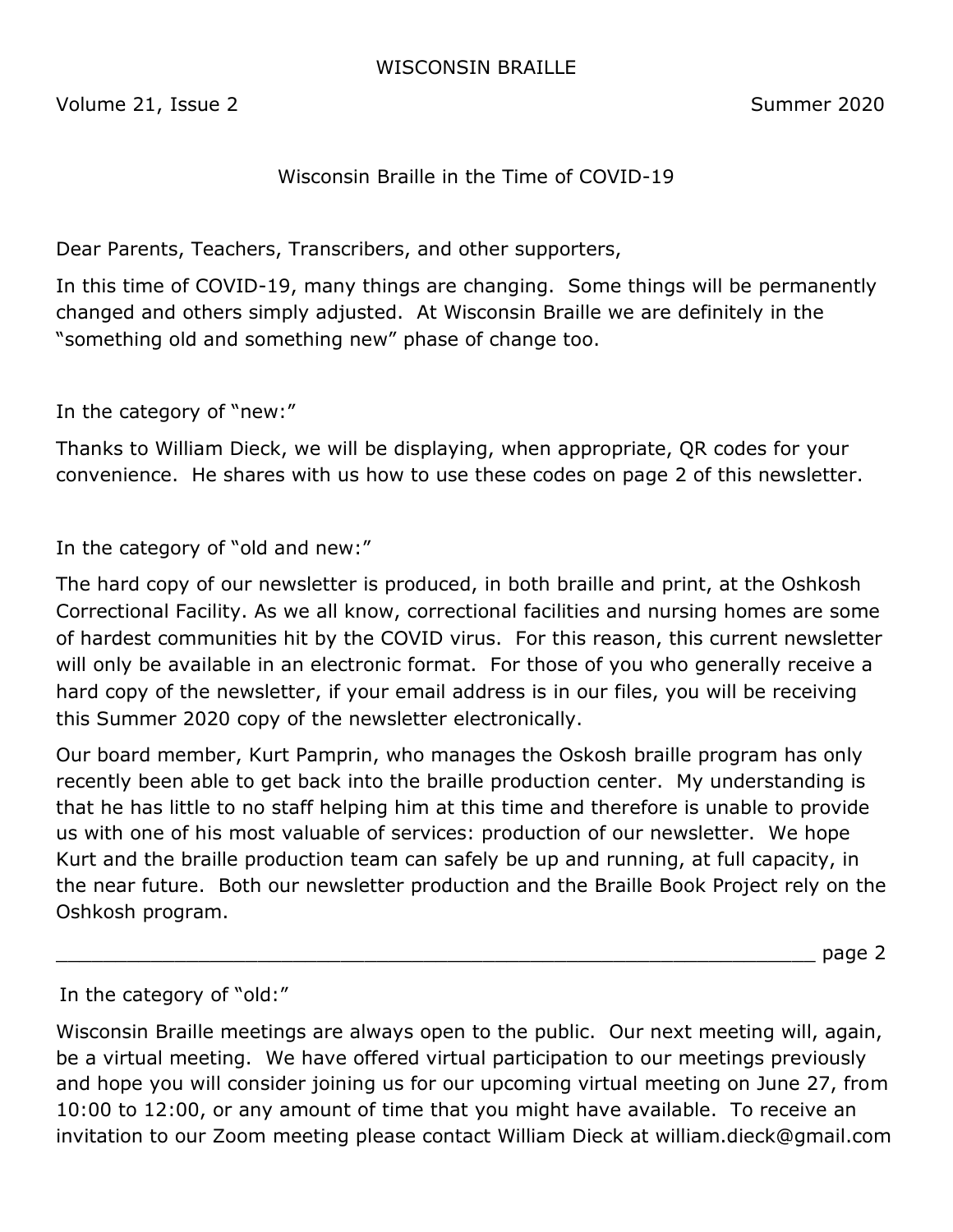We hope you enjoy this newsletter,

Alison McKee

Quick Response (QR) Codes and Their Uses

By William Dieck

Wisconsin Braille is adding new tools to its website, newsletters and brochures for use by our interested inquirers. Membership applications,

opportunities to donate, and the braille book project will, from now on, be accompanied by relevant QR Codes for your convenience.

Today's spotlight is on the new scannable codes which you'll see in our brochures and newsletters. These quick-response barcodes, or QR Codes, are designed to be scanned with your cell phone, and

every QR Code will take you directly to a specific webpage. For

example, the QR code on the back of our brochures will take you to the Wisconsin Braille online registration form, to make registration easier.

You may already have a QR code reader on your phone, or you may need to download one from your App Store. Search "QR reader" in your App Store to find a long list of free ones. The codes we are

using are universal to all these apps, and we encourage you to use these QR codes to explore our website.

\_\_\_\_\_\_\_\_\_\_\_\_\_\_\_\_\_\_\_\_\_\_\_\_\_\_\_\_\_\_\_\_\_\_\_\_\_\_\_\_\_\_\_\_\_\_\_\_\_\_\_\_\_\_\_\_\_\_\_\_\_\_\_\_ page 3

In Memoriam-Sr. Melmarie Stoll by Marilyn Harmon

Sister Melmarie Stoll, a pioneer in the education of blind and visually impaired children, passed away on April 16th at the age of 91. Sister Mel, as she was affectionately called, was a first-grade teacher at Holy Assumption School in West Allis, Wisconsin, when a blind child, Lois, was placed in her classroom. At that time, few visually impaired students received their education alongside sighted peers. The Archdiocese of Milwaukee sent Sister Mel to Catholic University to receive training as a TVI, and in 1958 the Resource Room for the Blind was created at Holy Assumption.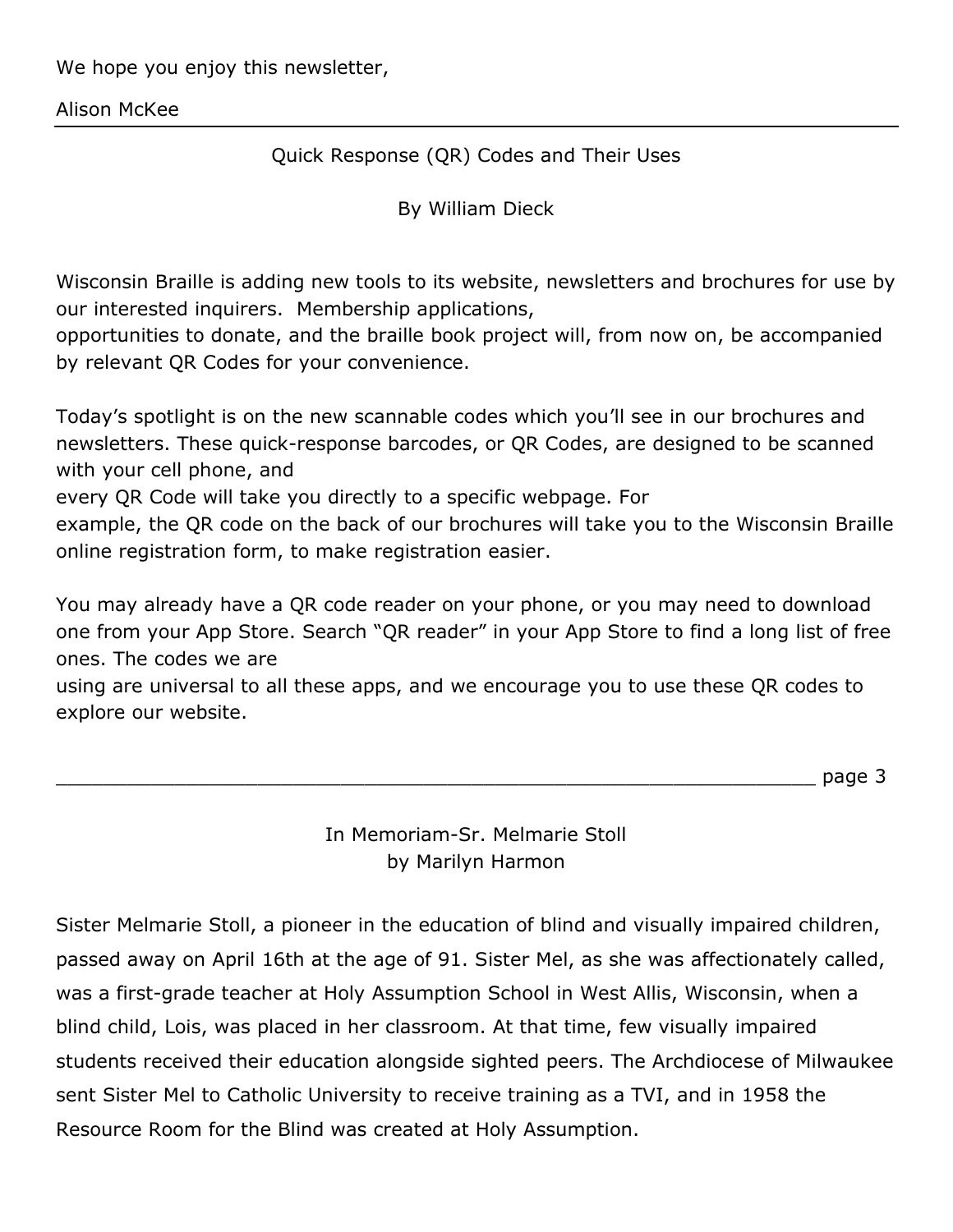Over the years, her students included those from numerous socio-economic backgrounds, faiths and ethnicity. All participated as fully as possible, given their varying needs, in the general education classroom, and received support and braille instruction within the Resource Room. Sister Mel followed the Expanded Core Curriculum before the term was coined. She had a gift for recruiting others to work with her students: occupational, music and art therapists; high school and college students. Her students received instruction in proper etiquette and even dancing! She inspired others to follow in her footsteps as TVIs (I received credit during my senior year at Juneau High School in Milwaukee volunteering in her classroom).

Because her students were fully mainstreamed, they needed access to braille copies of textbooks. Volunteers were recruited to become transcribers (some through a letter to Mrs. Griggs, an advice column in the Milwaukee … continued on page 4

\_\_\_\_\_\_\_\_\_\_\_\_\_\_\_\_\_\_\_\_\_\_\_\_\_\_\_\_\_\_\_\_\_\_\_\_\_\_\_\_\_\_\_\_\_\_\_\_\_\_\_\_\_\_\_\_\_\_\_\_ page 4

Continued from page 3

Journal). Thus, Volunteer Services for the Visually Handicapped, now known as ABLE (Audio and Braille Literacy Enhancement) began in a home basement!

The Resource Room closed in 2003, after 45 years of leadership from Sr. Mel. She was deeply loved by the students she taught and will be greatly missed by many. Cheryl Orgas, executive director of ABLE and a former student of Sister Mel, said Sister was like a second mother to her. Cheryl also stated, "Because of Sister Mel and her high expectations and strong emphasis in academics and braille, I excelled in school and hold her responsible for giving me the tools of blindness leading to my confidence to take on the leadership of ABLE, an organization that wouldn't exist without her influence in the late 60s and 70s." A Memorial Service is planned for a date yet to be determined.

> Please Join Us For Our Next Board Meeting on June 27, 2020 This meeting is a virtual meeting 10:00-12:00 To receive a Zoom invitation contact william.dieck@gmail.com

\_\_\_\_\_\_\_\_\_\_\_\_\_\_\_\_\_\_\_\_\_\_\_\_\_\_\_\_\_\_\_\_\_\_\_\_\_\_\_\_\_\_\_\_\_\_\_\_\_\_\_\_\_\_\_\_\_\_\_\_\_\_\_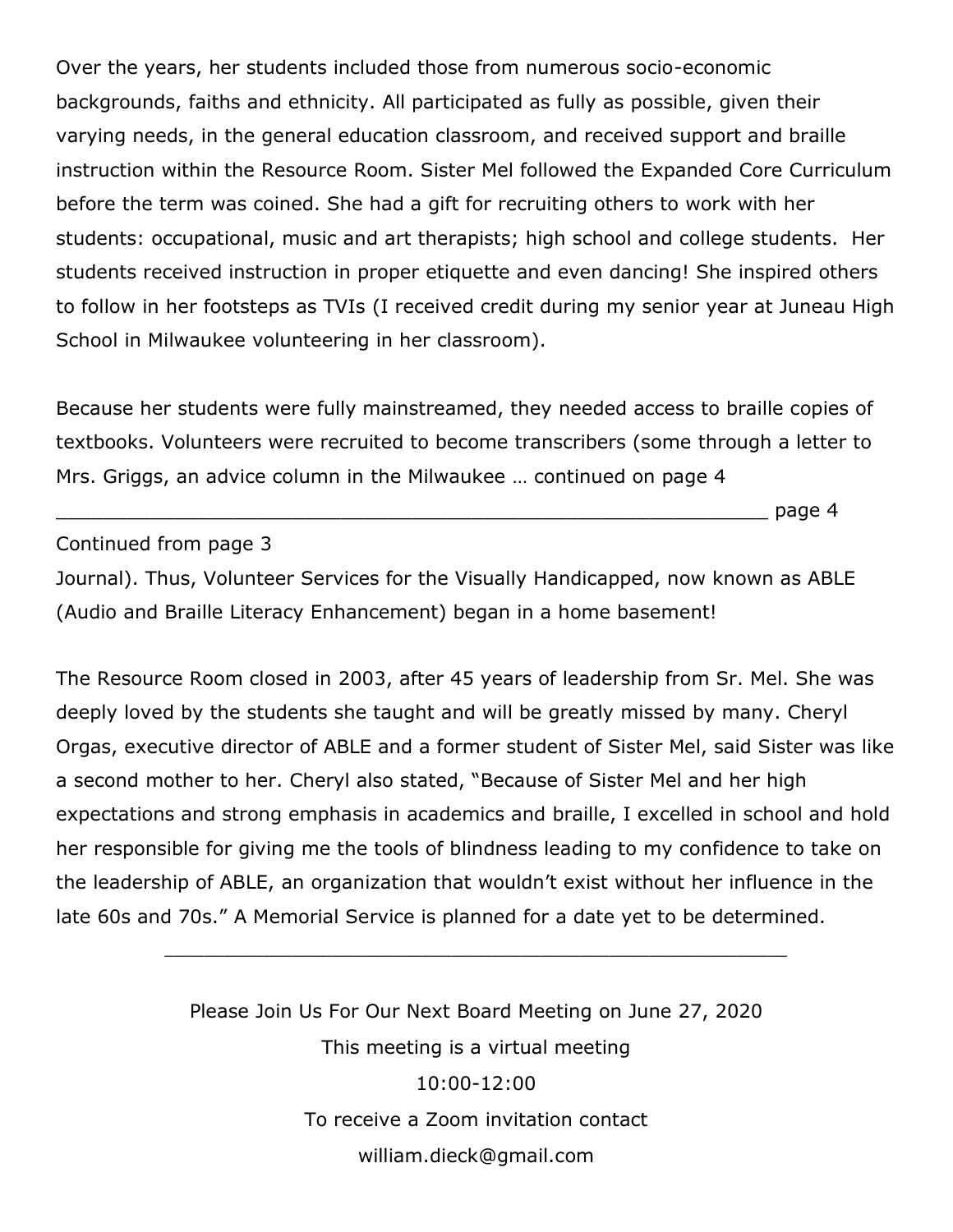Contributors to his newsletter:

# Cindy Collins, William Dieck, Marilyn Harmon and Alison McKee

\_\_\_\_\_\_\_\_\_\_\_\_\_\_\_\_\_\_\_\_\_\_\_\_\_\_\_\_\_\_\_\_\_\_\_\_\_\_\_\_\_\_\_\_\_\_\_\_\_\_\_\_\_\_\_\_\_\_\_\_\_\_\_\_\_page 5

### **Squint**

## by Chad Morris and Shelly Brown Reviewed by Cindy Collins

**Squint** is a book written for middle school age children. Here's how it starts: "*My name is Flint, but everyone in middle school calls me Squint because I'm losing my vision. I used to play football, but not anymore. I haven't had a friend in a long time. Thankfully, real friends can see the real you, even when you can't clearly see."*

Flint is the main character. He loves to draw and he wants desperately to finish his comic book so he can be the youngest winner of the Find a Comic Star contest. He's also rushing to finish because he has a severe case of keratoconus, which he has been told could eventually make him blind.

McKell has just moved to Flint's town, and she is trying to understand the dynamics of the groups in her new middle school. It seems the popular kids aren't very kind to the boy named Squint. She thinks he draws awesome pictures of superheroes. She wants to get to know him, but she is afraid that might turn the popular kids against her.

McKell has hidden talents of her own and a terminally ill brother, Danny. Danny has a YouTube channel which challenges kids to push themselves and try new things. He especially wants his sister to find a friend she can trust. Flint/Squint seems like he might be that someone.

Here's how the reviewers describe it: "*Squint* is the inspiring story of two new friends dealing with their own challenges, who learn to trust each other, believe in themselves, and begin to truly see what matters most."

This book is available in print and audio format.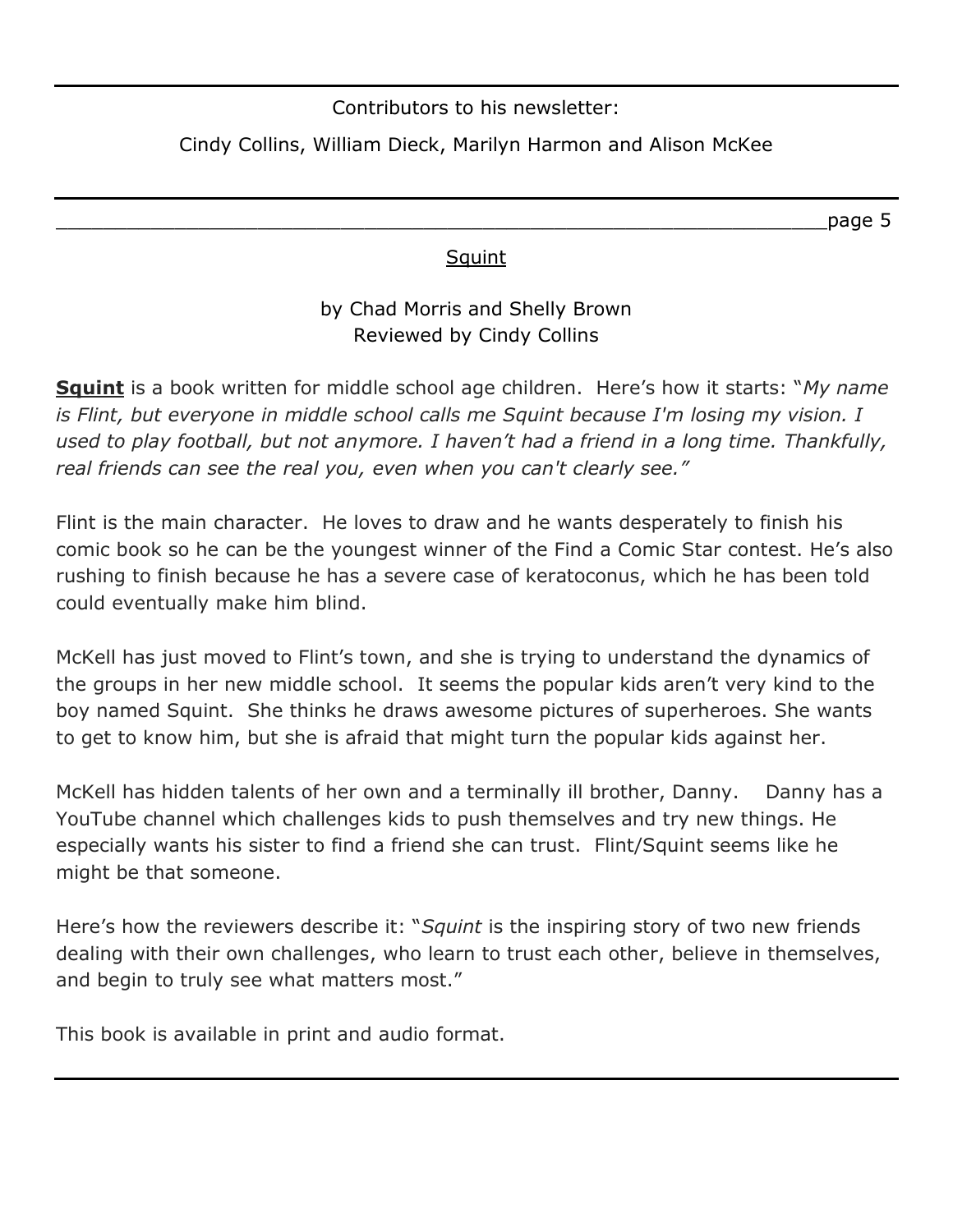### Braille Corner

### Our Braille Corner is Empty

Typically our braille corner is written by certified braille transcribers. For quite some time Julie Sumwalt wrote **Braille Corner** articles for us. Julie led us through braille rule changes as we transitioned from using the English Braille American Edition (EBAE) code book to our new code book, Unified English Braille (UEB). She shared with us rule changes, formatting changes and how to integrate the use of Nemeth Code into text written in Unified English Braille. Her work was greatly appreciated by us all.

Connie Risjord, also a certified transcriber, assisted us all with articles written for us as transcribers and teachers providing braille to our readers.

Both Julie and Connie have gone onto other things. If there are any certified transcribers who would like to take on the challenge of writing the **Braille Corner**  for us please contact Alison McKee at **amckee8473@gmail.com**